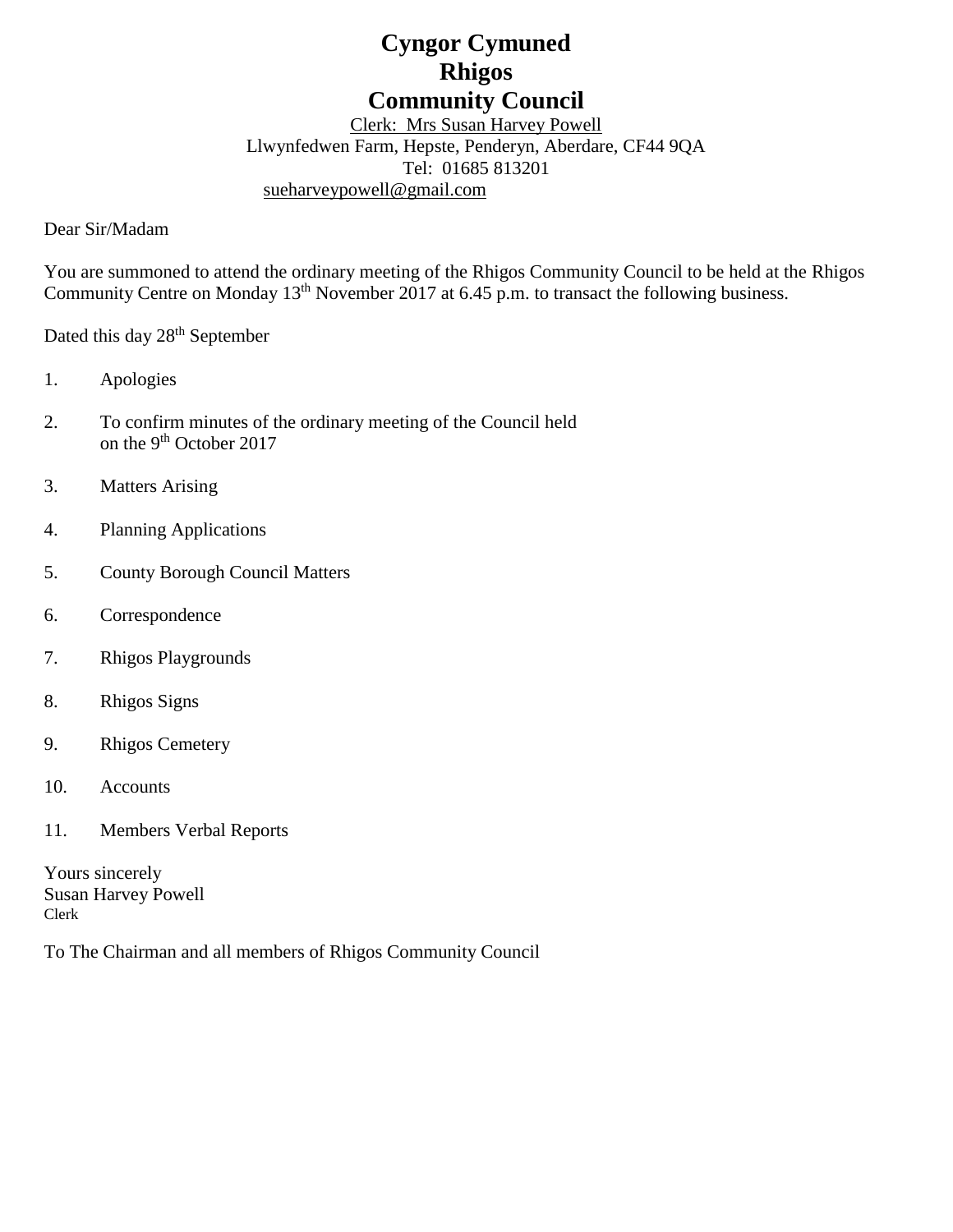# **Rhigos Community Council**

Minutes of the ordinary meeting of Rhigos Community Council held at Rhigos Community Centre on Monday 9th October 2017 at 6.45 p.m.

| Present: | Cllrs. M Pope, G Thomas, P Oliver, H Wagner, M Evans, C Hopes |
|----------|---------------------------------------------------------------|
|          | L Leach, S Maull, A Tobin, O Morgan                           |

Apologies: Cllr. M Smith

# **2017/77 Minutes**

It was resolved to confirm Minutes of the Ordinary Meeting of the Council held on 9th October 2017

**2017/78 Declaration of Interest**

None recorded

# **2017/79 Matters Arising**

- a. Bike Track Cwm Hwnt 22 days been used up by 26th August and it has been used several times since then. RCT confirmed that there will be a public consultation.
- b. Natural Resources Wales do not need to attend the meeting as Enviroparks have not applied to them for a licence.

### **2017/80 Planning**

It was resolved to note:

No planning received

# **2017/81 County Borough Council Matters**

It was resolved that the following complaints be passed on to Councillor G Thomas for his attention.

- a. There a lot of people suffering from cancer in Rhigos and a high volume of asthma. Joint meeting of Rhigos and Hirwaun & Penderyn CC on 28th November 2017, 7.00 p.m. Rhigos community centre.
- b. Japanese knotweed the 3 sites have now been treated.
- c. A light is out outside 2 Glan yr Afon.
- d. The footpaths outside the school has been swept but it needs to be done regularly.
- e. The bollards on the bridge near the Rhyd need replacing.
- f. Water and mud is running down residents drives in Cwm Isaac from the new development.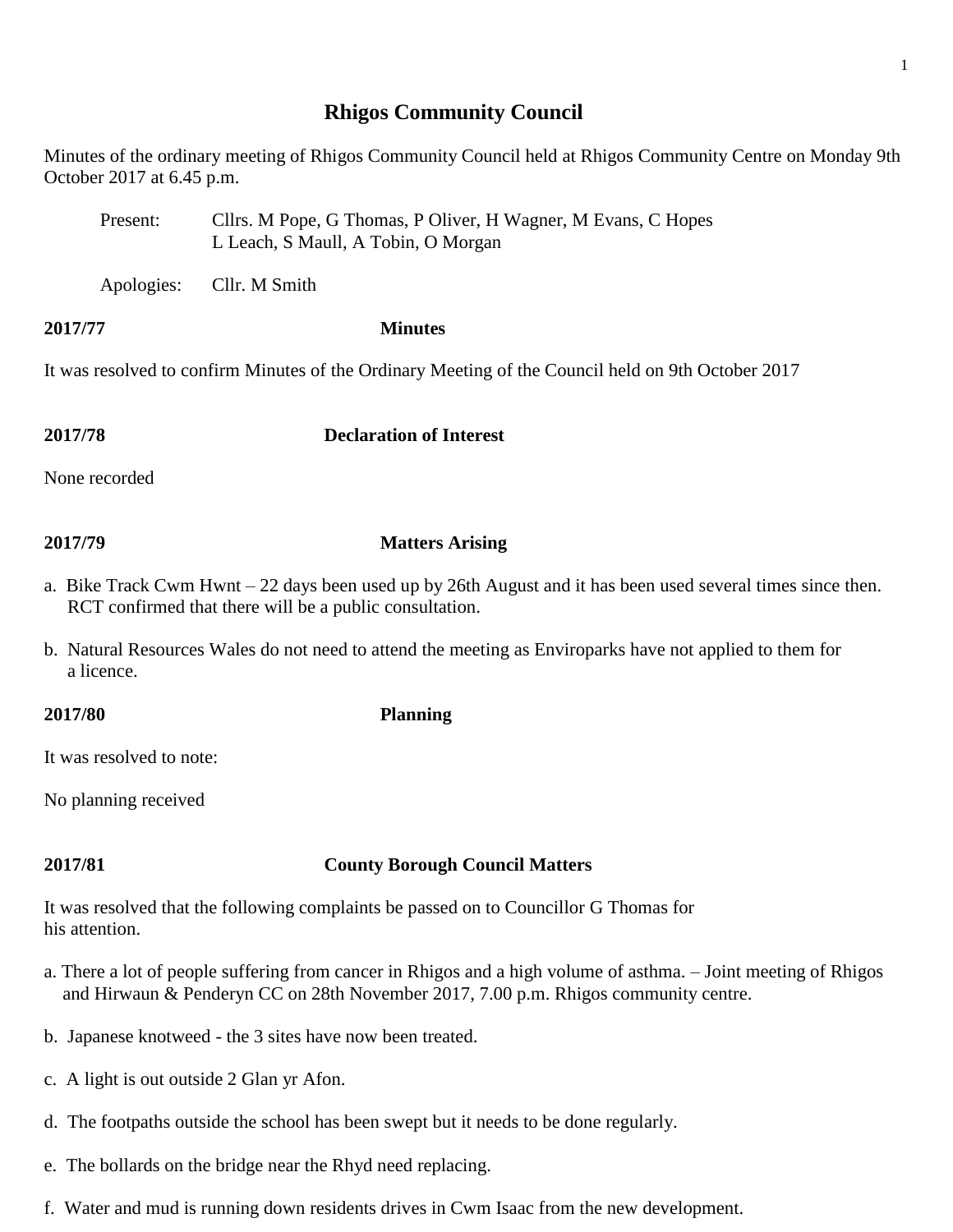- g. Road signs have been left outside 12 Heol Pendarren and there is 1 in the ditch near Min yr Afon.
- h. Can the council have an update on the bridge by Min yr Afon.
- i. The road is breaking up outside the Plough
- j. The road needs patching near Penywaun cottage.
- k. A bonfire has been built at the back of Long Mede Parc, needs to be checked for hazardous material.
- l. The escape lane on the Glynneath bank needs cleaning.
- m. There is a pot hole outside 9 Heol y Graig.
- n. Enviroparks is going to committee on 19th October and objection will be sent.

### **2017/82 Correspondence**

It was resolved to receive the following correspondence.

No correspondence received

### **2017/83 Rhigos Playgrounds**

a. Heol y Bryn playground – Cllr. Evans has spoken to Lisa Austin RCT who said that they can either out baby swings or older children swings there. The mushrooms have been repaired. The trumpet is not working. Names have been carved into some of the apparatus. There could be a concern with drainage in the furure.

b. The Old Adventure playground – nothing to report.

# **2017/84 Rhigos Signs**

Cllr. Morgan has spoken to RCT who said that they need to be bilingual.

### **2017/85 Rhigos Cemetery**

Mr Boggis is unable to attend as he is on holiday. As the 3 month probationary period is up it was decided not to renew his contract as he does not live in Rhigos therefore he does not meet the criteria set out in the advert. The maintenance of the cemetery will now be put out to tender.

A quote has been received for repairs to the fencing but another quote is needed.